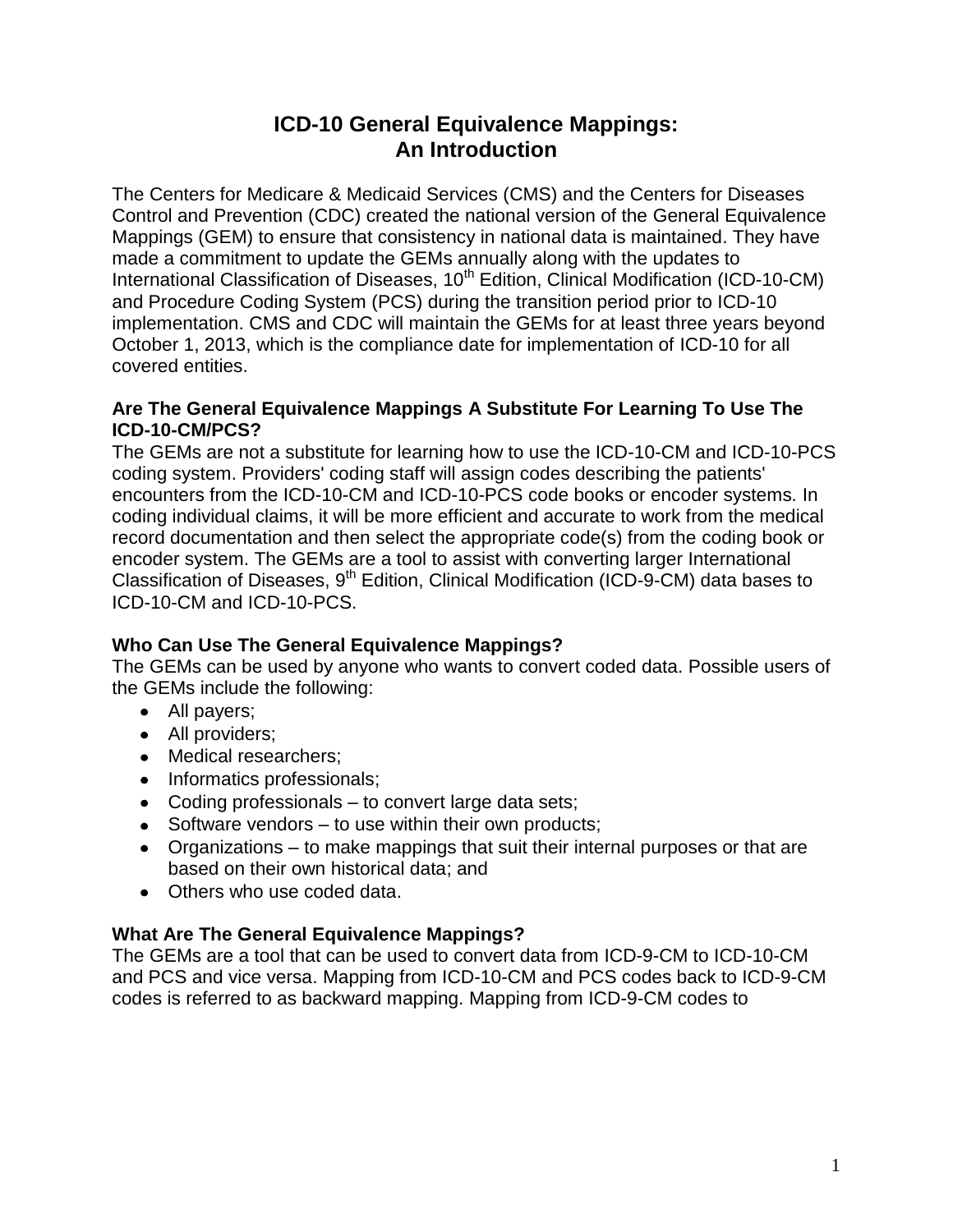ICD-10-CM and PCS codes is referred to as forward mapping. The GEMs are a comprehensive translation dictionary that can be used to accurately and effectively translate any ICD-9-CM based-data, including data for:

- Tracking quality;
- Recording morbidity/mortality;
- Calculating reimbursement; or
- Converting any ICD-9-CM-based application to ICD-10-CM/PCS.

The GEMs are complete in their description of all the mapping possibilities as well as when there are new concepts in ICD-10 that are not found in ICD-9-CM. *All* ICD-9-CM codes and *all* ICD-10-CM/PCS codes are included in the collective GEMs:

- All ICD-10-CM codes are in the ICD-10-CM to ICD-9-CM GEM;
- All ICD-9-CM Diagnosis Codes are in the ICD-9-CM to ICD-10-CM GEM;
- All ICD-10-PCS codes are in the ICD-10-PCS to ICD-9-CM GEM; and
- All ICD-9-CM Procedure Codes are in the ICD-9-CM to ICD-10-PCS GEM.

### **How Have The General Equivalence Mappings Been Used To Date?**

To date, the GEMs have been used to:

- Translate ICD-9-CM codes in the Official ICD-9-CM Coding Guidelines to aid in producing the Official ICD-10-CM Coding Guidelines;
- Convert version 26.0 of Medicare Severity Diagnosis Related Groups from an ICD-9-CM-based application to an ICD-10-CM/PCS-based application;
- Convert the Medicare Code Editor to a native ICD-10-CM/PCS-based application; and
- Produce a purpose-built ICD-10-CM/PCS to ICD-9-CM crosswalk for reimbursement called the ICD-10 Reimbursement Mappings.

#### **What Are The Reimbursement Mappings?**

The Reimbursement Mappings were developed by CMS in response to non-Medicare industry requests for a "standard one-to-one reimbursement crosswalk," which is a temporary mechanism for mapping ICD-10-CM/PCS codes submitted on or after October 1, 2013 back to "reimbursement equivalent" ICD-9-CM codes. In order to develop the Reimbursement Mappings, CMS used the GEMs as a starting point by selecting the best ICD-9-CM code that maps to each ICD-10 code based on Medicare data. The Reimbursement Mappings identify the best matching ICD-9-CM code that can be used for reimbursement purposes for each ICD-10 code. *All* ICD-10-CM/PCS codes are in the Reimbursement Mappings; however, all ICD-9-CM codes are not in the Reimbursement Mappings. Where an ICD-10-CM/PCS code translates to more than one ICD-9-CM code, a single choice is required to create a functioning crosswalk. Inpatient hospital frequency data were used to aid in choosing a final ICD-9-CM translation in the crosswalk. If needed, the Reimbursement Mappings may be used to process ICD-10-CM/PCS-based claims received on or after October 1, 2013, with a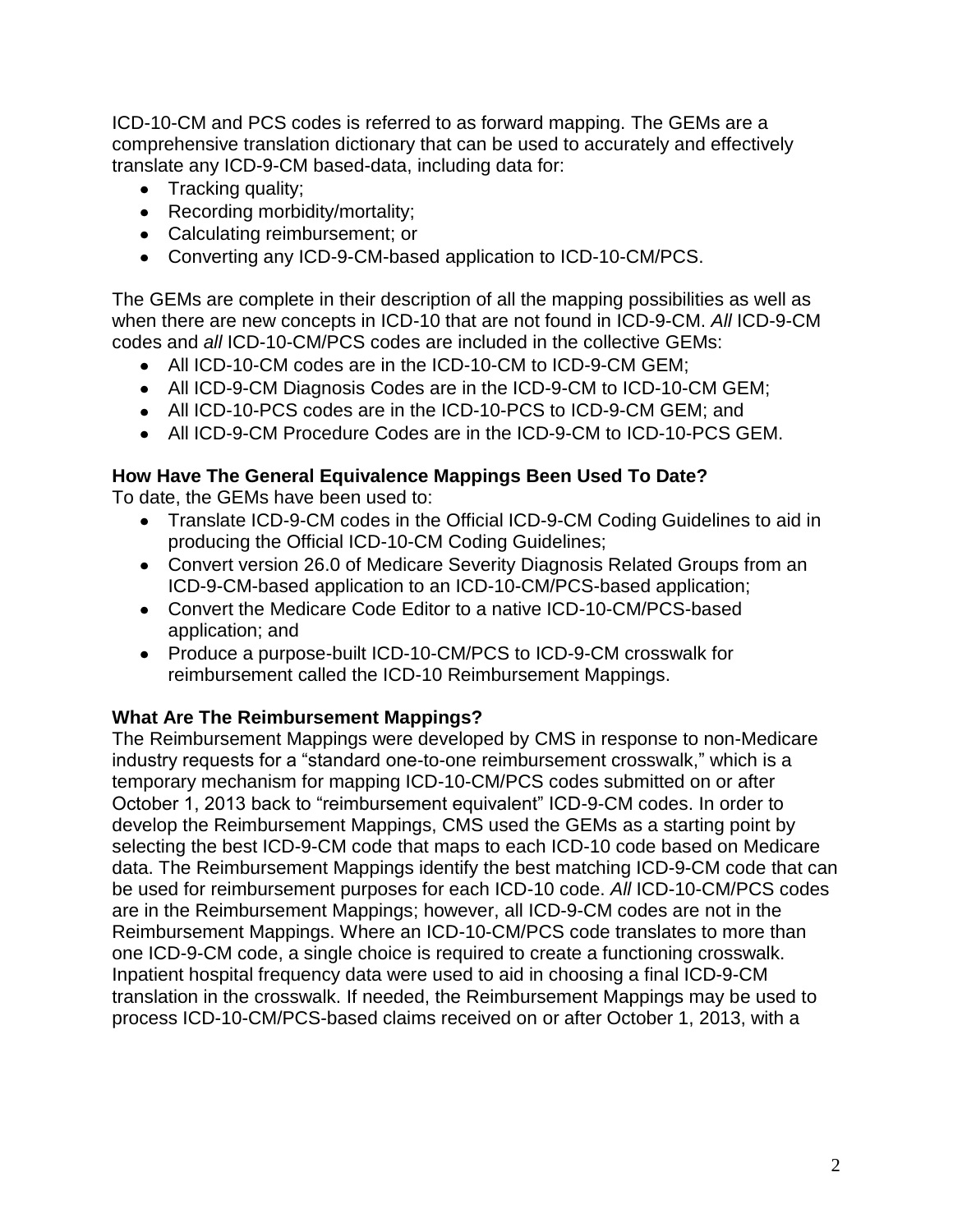legacy ICD-9-CM based system as part of a planned transition period, until systems and processes are developed to process ICD-10-CM/PCS-based claims directly. The Reimbursement Mappings consist of two crosswalks:

- ICD-10-CM to ICD-9-CM for Diagnosis Codes; and
- ICD-10-PCS to ICD-9-CM for Procedure Codes.

CMS is *not* using the ICD-10 Reimbursement Mappings for *any* purpose. *We are converting our systems and applications to accept ICD-10-CM/PCS codes directly*.

## **Why Do We Need The General Equivalence Mappings?**

- ICD-10 is much more specific:
	- o For diagnoses, there are14,025 ICD-9-CM codes and 68,069 ICD-10-CM codes; and
	- o For procedures, there are 3,824 ICD-9-CM codes and 72,589 ICD-10-PCS codes (in the 2009 versions of ICD-9-CM, ICD-10-CM, and ICD-10-PCS).
- One ICD-9-CM diagnosis code is represented by multiple ICD-10-CM codes:
	- o **82002** Fracture of midcervical section of femur, closed
		- *From* S72031A Displaced midcervical fracture of right femur, initial encounter for closed fracture
		- *From* S72031G Displaced midcervical fracture of right femur, subsequent encounter for closed fracture with delayed healing
		- *From* S72032A Displaced midcervical fracture of left femur, initial encounter for closed fracture
		- *From* S72032G Displaced midcervical fracture of left femur, subsequent encounter for closed fracture with delayed healing
		- And other codes from the GEMs
- One ICD-10-CM Diagnosis Code is represented by multiple ICD-9-CM codes:
	- o **E11341** Type 2 diabetes mellitus with severe nonproliferative diabetic retinopathy with macular edema
	- o To ICD-9 cluster:
		- 250.50 Diabetes with ophthalmic manifestations, type II or specified type, not stated as uncontrolled
		- 36206 Severe nonproliferative diabetic retinopathy
		- 36207 Diabetic macular edema
- A few ICD-10-CM codes have no predecessor ICD-9-CM codes:
	- o T500x6A Underdosing of mineralocorticoids and their antagonists, initial encounter
	- o T501x6A Underdosing of loop [high-ceiling] diuretics, initial encounter
	- o T502x6A Underdosing of carbonic-anhydrase inhibitors,

benzothiadiazides and other diuretics, initial encounter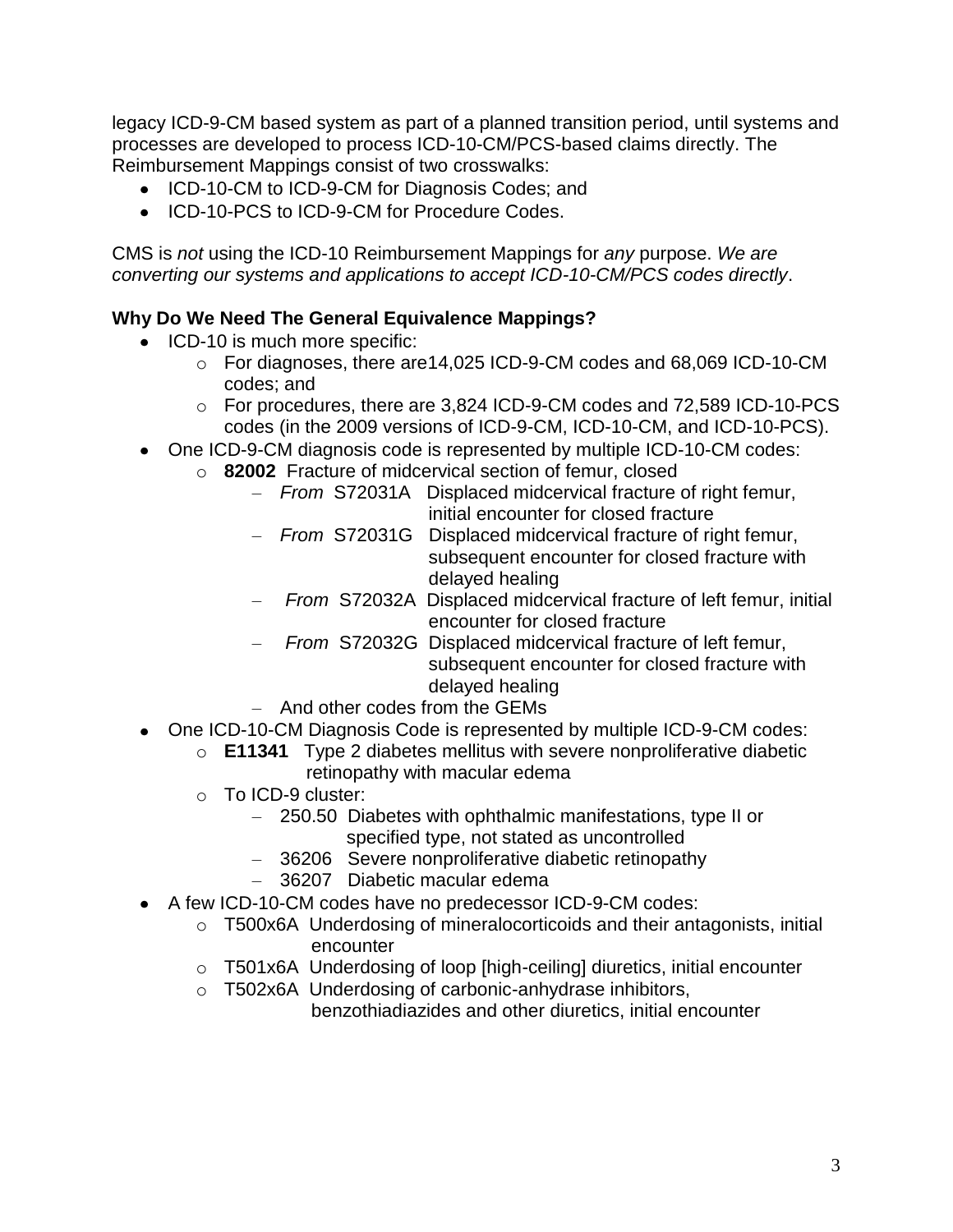- $\circ$  T503x6A Underdosing of electrolytic, caloric and water-balance agents, initial encounter
- o T504x6A Underdosing of drugs affecting uric acid metabolism, initial encounter
- $\circ$  And others found in the GFMs
- One ICD-9-CM Procedure Code captured by multiple ICD-10-PCS codes:
	- o **8659** Suture Of Skin And Subcutaneous Tissue Of Other Sites
		- *To* 0JQ10ZZ Repair Face Subcutaneous Tissue and Fascia, **Open Approach**
		- *To* 0JQ13ZZ Repair Face Subcutaneous Tissue and Fascia, Percutaneous Approach
		- *To* 0JQ40ZZ Repair Anterior Neck Subcutaneous Tissue and Fascia, Open Approach
		- *To* 0JQ43ZZ Repair Anterior Neck Subcutaneous Tissue and Fascia, Percutaneous Approach
		- And others found in the GEMs

### **How Are The General Equivalence Mappings Files Formatted?**

Below is an example from ICD-10-CM diagnosis mapping:

- ICD-10-CM Source system code is on the left side;
- ICD-9-CM Target system code is in the middle; and
- Flags are on the right.

| <b>ICD-10-CM</b>   | ICD-9-CM           | <b>Flags</b> |
|--------------------|--------------------|--------------|
| <b>Source Code</b> | <b>Target Code</b> |              |
| T1500xA            | 9300               | 10111        |
| T1500xA            | E914               | 10112        |
| T1500xD            | 9300               | 10111        |
| T1500xD            | E914               | 10112        |
| T1500xS            | 9085               | 10000        |

- **T1500xA** Foreign body in cornea, unspecified eye, initial encounter o *To ICD-9 cluster*:
	- 9300 Corneal foreign body
	- E914 Foreign body accidentally entering eye and adnexa
- **T1500xD** Foreign body in cornea, unspecified eye, subsequent encounter
	- o *To ICD-9 cluster*:
		- 9300 Corneal foreign body
		- E914 Foreign body accidentally entering eye and adnexa
- **T1500xS** Foreign body in cornea, unspecified eye, sequela
	- o *To* 9085 Late effect of foreign body in orifice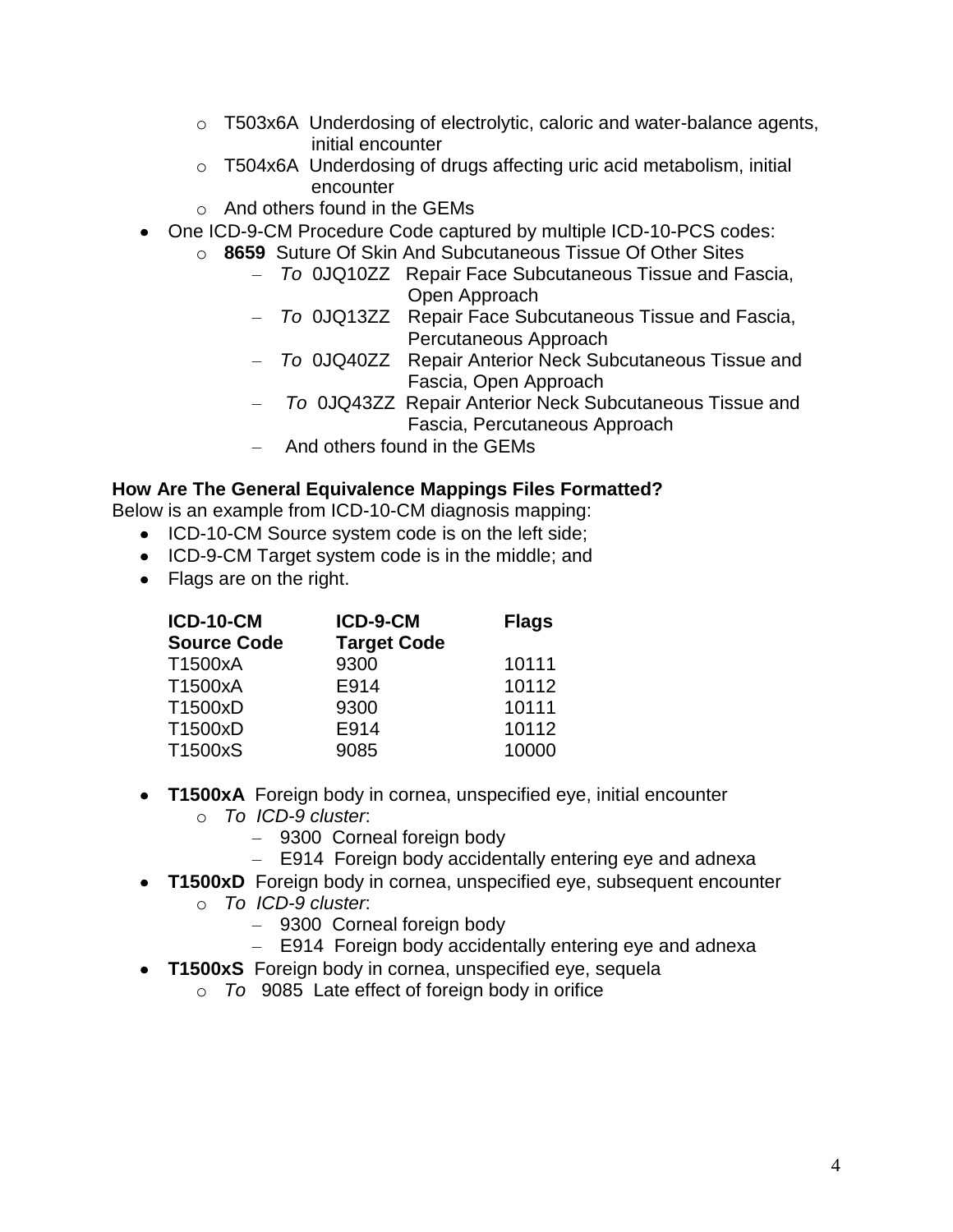The flags are read as:

- $\bullet$  1 = On
- $0 = \bigcirc$  ff

There are three different flags:

- "Approximate" is Flag 1, which is in column 1 of the flags:
	- $\circ$  1 means the translation is an Approximate match
		- The majority of alternatives are considered an Approximate match
	- $\circ$  0 means the translation is an Identical match
		- Rare in the Procedure GEMs
		- More common in the Diagnosis GEMs
	- o Example of diagnosis Approximate match (1), not Identical match
		- T1500xA 9300 **1**0111
		- T1500xA E914 **1**0112
		- Each of these codes is an approximate match
	- o Example of diagnosis Identical match (0)
		- 41411 I2542 **0**0000
		- ICD-9CM code 414.11 is an identical match to ICD-10-CM code I2542
- $\bullet$  "No Map" is Flag 2, which is in column 2 of the flags:
	- o 1 means there is *no* plausible translation for the source system code
	- $\circ$  0 means there is at least one plausible translation for the source system code
	- o Notice the NODX entry instead of a code number in middle column

T5006A NODX 1**1**000 T5006D NODX 1**1**000 T5006D NODX 1**1**000

- **T500x6A** Underdosing of mineralocorticoids and their antagonists, initial encounter
- *To* NoDx No description found
- **T500x6D** Underdosing of mineralocorticoids and their antagonists, subsequent encounter
- *To* NoDx No description found
- **T500x6S** Underdosing of mineralocorticoids and their antagonists, sequela
- *To* NoDx No description found
- "Combination" Flag 3, which are the scenario and choice list flags:
	- o 1 means code maps to more than one code
	- o 0 means the code maps to a single code
	- o Flags 4 and 5 further clarify combination entries (See the User's Guides for complete information on these flags)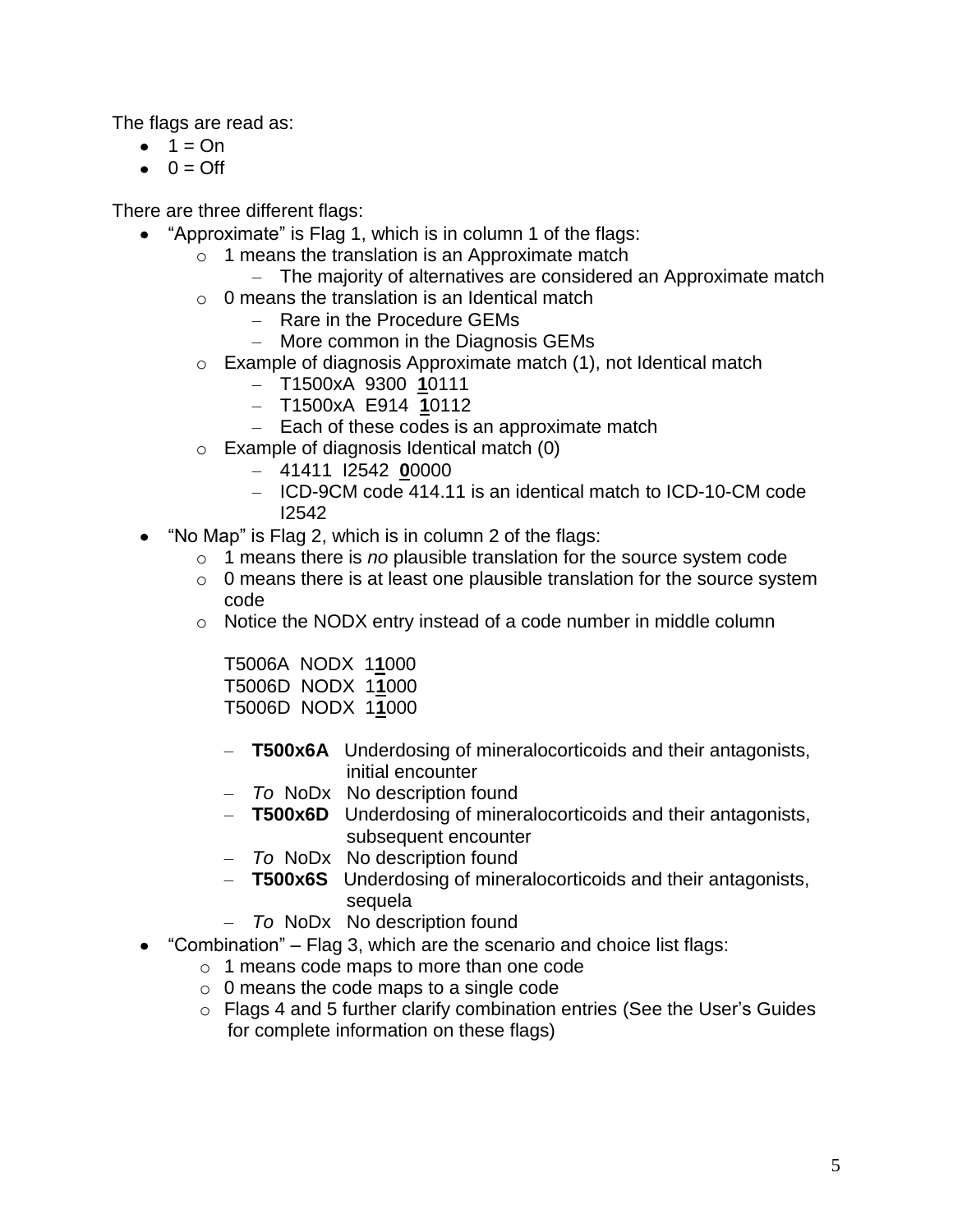| <b>ICD-10-CM</b>   | ICD-9-CM           | <b>Flags</b> |
|--------------------|--------------------|--------------|
| <b>Source Code</b> | <b>Target Code</b> |              |
| T1500xA            | 9300               | 10111        |
| T1500xA            | E914               | 10112        |
| T1500xD            | 9300               | 10111        |
| T1500xD            | E914               | 10112        |
| T1500xS            | 9085               | 10000        |

- **T1500xA** Foreign body in cornea, unspecified eye, initial encounter
- *To ICD-9 cluster* (Flag 3 is 1)
- 9300 Corneal foreign body
- E914 Foreign body accidentally entering eye and adnexa
- **T1500xD** Foreign body in cornea, unspecified eye, subsequent encounter
- *To ICD-9 cluster* (Flag 3 is 1)
- 9300 Corneal foreign body
- E914 Foreign body accidentally entering eye and adnexa
- **T1500xS** Foreign body in cornea, unspecified eye, sequela (Flag 3 is 0)
- *To* 9085 Late effect of foreign body in orifice

#### **Is There A One-to-One Match Between ICD-9-CM And ICD-10?**

There is not a one-to-one match between ICD-9-CM and ICD-10, for which there are a variety of reasons including:

- There are new concepts in ICD-10 that are not present in ICD-9-CM;
- For a small number of codes, there is no matching code in the GEMs;
- There may be multiple ICD-9-CM codes for a single ICD-10 code; and
- There may be multiple ICD-10 codes for a single ICD-9-CM code.

#### **Are There Instances When It Is Not Necessary To Use The General Equivalence Mappings?**

In the following instances, it may not be necessary to use the GEMs:

- When a small number of ICD-9-CM codes are being converted to ICD-10-CM and PCS codes, it may be quicker, easier, and more accurate to simply look up the codes in an ICD-10-CM or PCS book; and
- When ICD-10 is implemented on October 1, 2013, coders will use coding books or encoder systems to code rather than using the GEMs.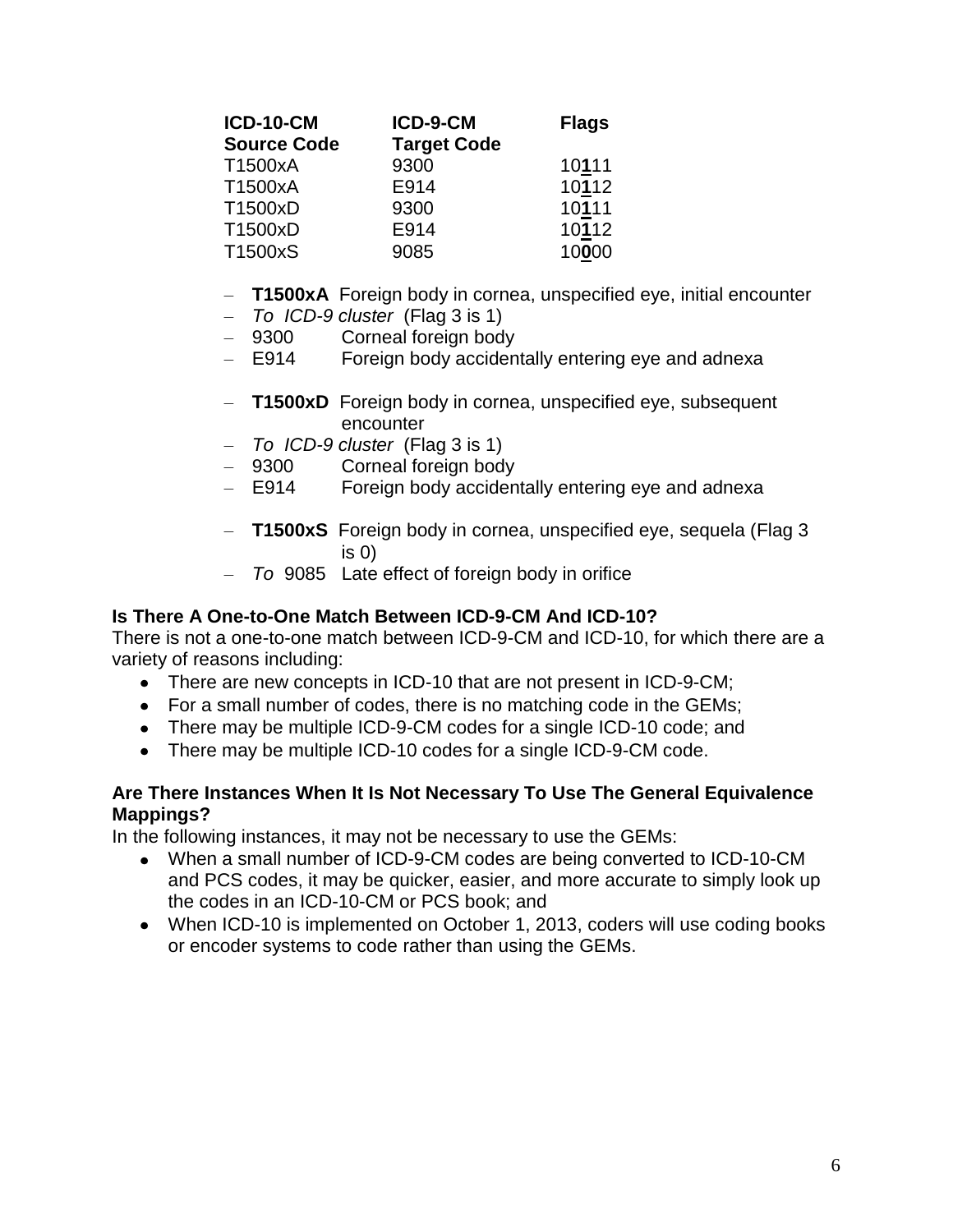## **Helpful Websites**

**General ICD-10 Information**

<http://www.cms.hhs.gov/ICD10>

### **General Equivalence Mappings and User's Guides**

[http://www.cms.hhs.gov/ICD10/01m\\_2009\\_ICD10PCS.asp](http://www.cms.hhs.gov/ICD10/01m_2009_ICD10PCS.asp) [http://www.cms.hhs.gov/ICD10/02m\\_2009\\_ICD\\_10\\_CM.asp](http://www.cms.hhs.gov/ICD10/02m_2009_ICD_10_CM.asp)